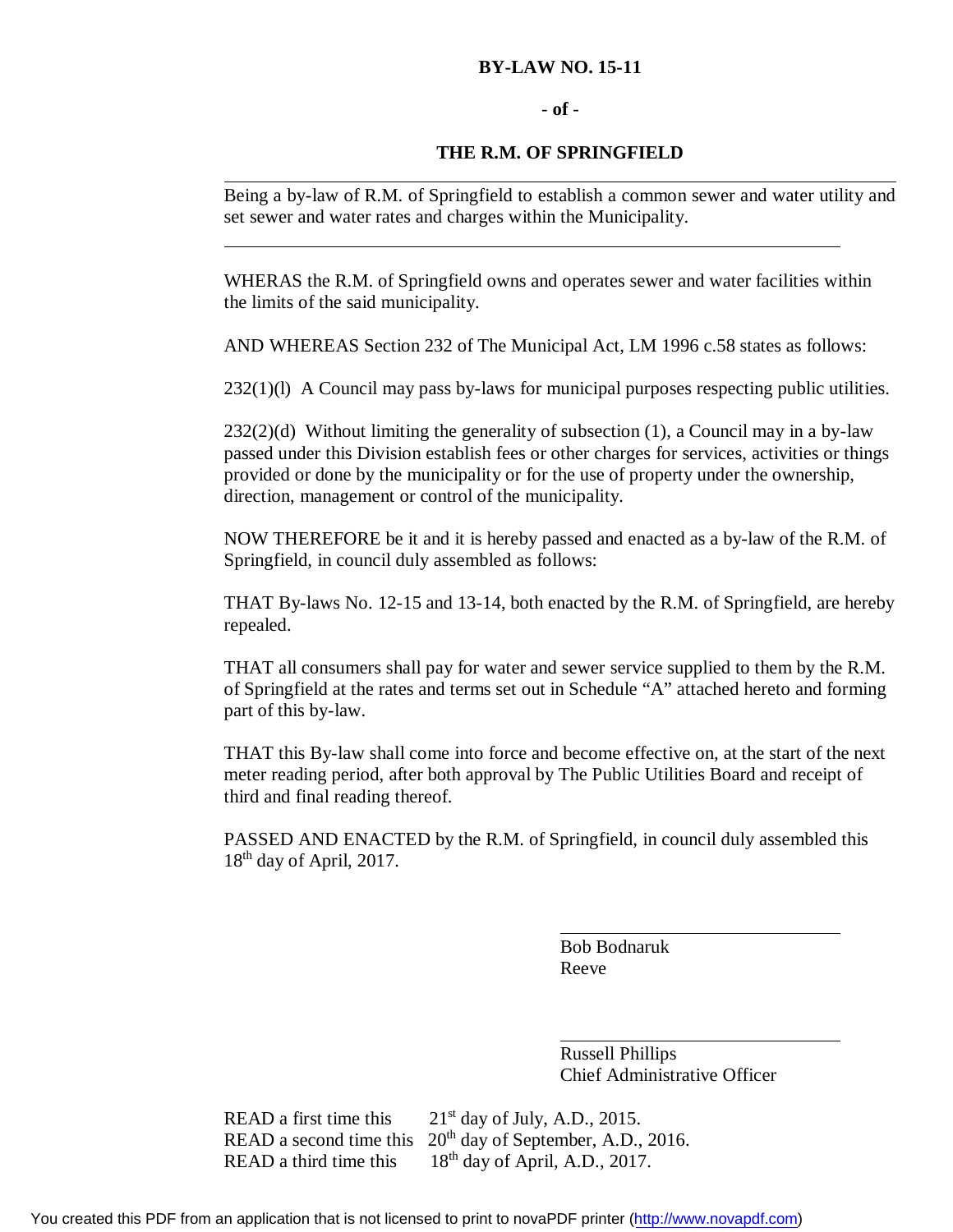### **SCHEDULE "A"**

### THE RURAL MUNICIPALITY OF SPRINGFIELD

## WATER AND SEWER RATES

### BY-LAW NO. 15-11

### **SCHEDULE OF QUARTERLY RATES:**

#### **A. QUARTERLY WATER COMMODITY RATES**

| Service Charge           | \$15.18 |
|--------------------------|---------|
| Volumetric Charge (c.m.) | \$1.76  |
| Bulk Rate (c.m.)         | \$2.50  |

### **B. QUARTERLY SEWER RATES**

| Service Charge                     | \$8.78  |
|------------------------------------|---------|
| Volumetric Charge (c.m.)           | \$0.93  |
| <b>Residential Equivalent Unit</b> | \$57.94 |
| Hauled Sewage Rate (CM)*           | \$1.06  |

\*based on 100% of the waste haulers tank capacity

#### **Minimum Quarterly Charges – Water Service Only**

A minimum charge is to be paid by all customers connected to the water distribution system only so all customers will make a fair minimum contribution to the cost of operating the water production and distribution system.

|                   | Water  | Customer |           |              |
|-------------------|--------|----------|-----------|--------------|
| Meter             | Incl.  | Service  | Commodity | Quarterly    |
| <b>Size</b>       | (c.m.) | Charge   | Charge    | Minimum      |
| 15 mm             | 13.5   | \$15.18  | \$1.76    | 38.96<br>\$  |
| 19 mm             | 30     | \$15.18  | \$1.76    | \$<br>68.02  |
| $25 \, \text{mm}$ | 60     | \$15.18  | \$1.76    | 120.86<br>\$ |
| 38 mm             | 150    | \$15.18  | \$1.76    | \$279.38     |
| 50 mm             | 375    | \$15.18  | \$1.76    | \$675.67     |
| 75 mm             | 675    | \$15.18  | \$1.76    | \$1,204.06   |
| 100 mm            | 1350   | \$15.18  | \$1.76    | \$2,392.94   |
| 150 mm            | 2550   | \$15.18  | \$1.76    | \$4,506.50   |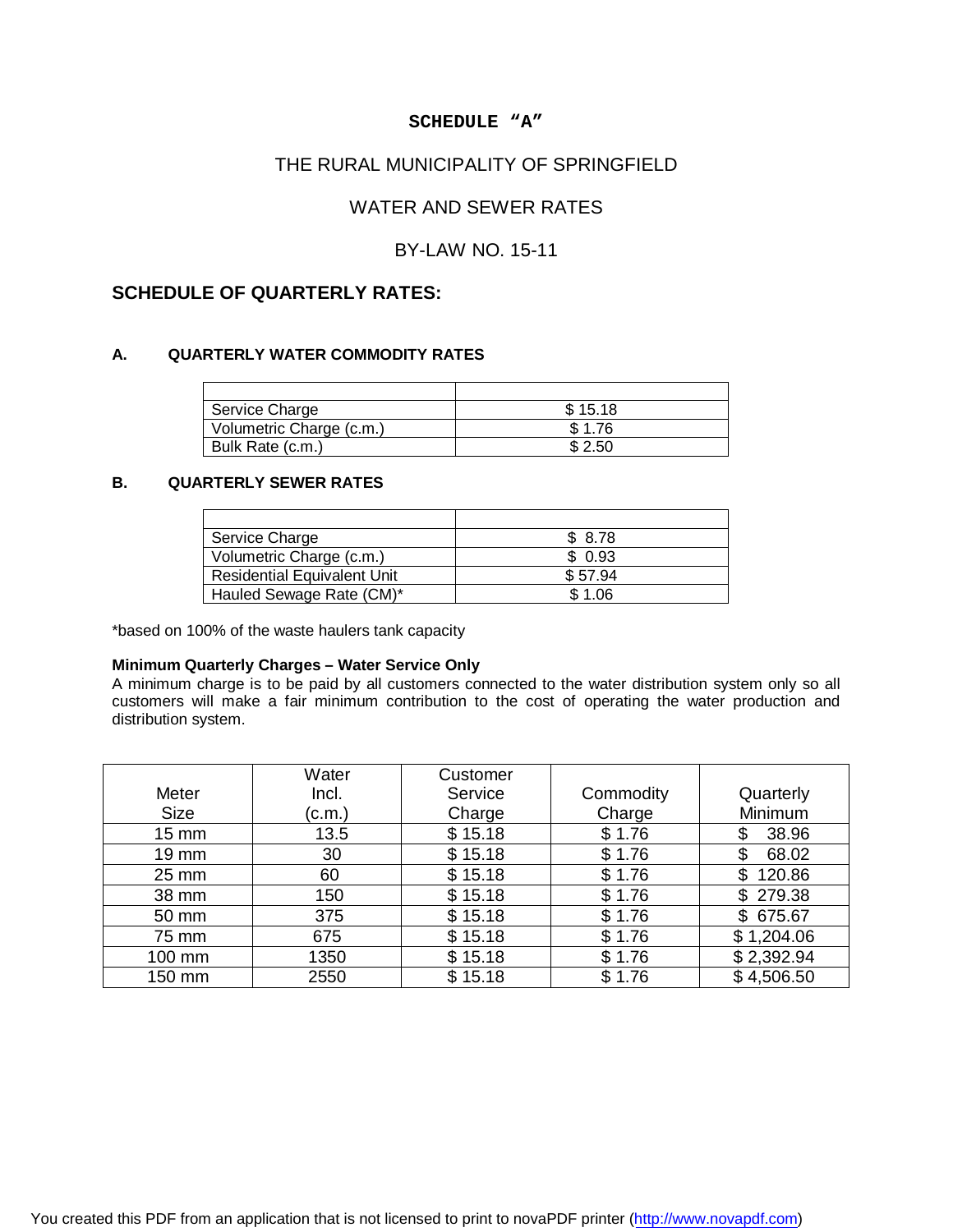### **Minimum Quarterly Charges – Sewer and Water Service**

|                   | Water  | Water   |           | Sewer   |           |            |
|-------------------|--------|---------|-----------|---------|-----------|------------|
| <b>Meter</b>      | Incl.  | Service | Commodity | Service | Commodity | Quarterly  |
| <b>Size</b>       | (c.m.) | Charge  | Charge    | Charge  | Charge    | Minimum    |
| $15 \text{ mm}$   | 13.5   | \$15.18 | \$1.76    | \$8.78  | \$0.93    | \$60.27    |
| $19 \, \text{mm}$ | 30     | \$15.18 | \$1.76    | \$8.78  | \$0.93    | \$104.66   |
| $25 \text{ mm}$   | 60     | \$15.18 | \$1.76    | \$8.78  | \$0.93    | \$185.36   |
| 38 mm             | 150    | \$15.18 | \$1.76    | \$8.78  | \$0.93    | \$427.46   |
| 50 mm             | 375    | \$15.18 | \$1.76    | \$8.78  | \$0.93    | \$1,032.71 |
| 75 mm             | 675    | \$15.18 | \$1.76    | \$8.78  | \$0.93    | \$1,839.71 |
| 100 mm            | 1350   | \$15.18 | \$1.76    | \$8.78  | \$0.93    | \$3,655.46 |
| 150 mm            | 2550   | \$15.18 | \$1.76    | \$8.78  | \$0.93    | \$6,883.46 |

A minimum charge is to be paid by all customers connected to both the water and sewer systems so all customers will make a fair minimum contribution to the cost of operating the systems.

### **Quarterly Sewer Charges – Sewer Service Only**

Quarterly rates for customers connected to the sewer utility only will be as follows:

| Customer                                            | <b>Residential</b><br>Equivalent<br><b>Units</b> | Service<br>Charge | Commodity<br>Charge | <b>Quarterly Bill</b> |
|-----------------------------------------------------|--------------------------------------------------|-------------------|---------------------|-----------------------|
| Single family or small<br>business                  | 1                                                | \$8.78            | \$57.94             | \$66.72               |
| Building with more than 1<br>residence or business: |                                                  |                   |                     |                       |
| 35117 PTH 15 RD 60N                                 | 1.10                                             | \$8.78            | \$63.73             | \$72.51               |
| 520 Main St. unit 2                                 | 1.20                                             | \$8.78            | \$69.53             | \$78.31               |
| 659 Main St.                                        | 1.30                                             | \$8.78            | \$75.32             | \$84.10               |
| 667 Main St.                                        | 1.50                                             | \$8.78            | \$86.91             | \$95.69               |
| 530 Main St. Unit 10                                | 1.60                                             | \$8.78            | \$92.70             | \$101.48              |
| 559 Main St.                                        | 2.00                                             | \$8.78            | \$115.88            | \$124.66              |
| 573 Main St.                                        | 2.00                                             | \$8.78            | \$115.88            | \$124.66              |
| 576 Balsam Cres.                                    | 2.00                                             | \$8.78            | \$115.88            | \$124.66              |
| 630 Balsam Cres.                                    | 2.00                                             | \$8.78            | \$115.88            | \$124.66              |
| 646 Pine Dr.                                        | 2.00                                             | \$8.78            | \$115.88            | \$124.66              |
| 27030 PTH 15 60N, B                                 | 2.25                                             | \$8.78            | \$130.37            | \$139.15              |
| 530 Main St. unit 1                                 | 2.25                                             | \$8.78            | \$130.37            | \$139.15              |
| 639 Main St.                                        | 2.50                                             | \$8.78            | \$144.84            | \$153.63              |
| 777 Cedar                                           | 2.60                                             | \$8.78            | \$150.64            | \$159.42              |
| 26157 Oakwood Rd.                                   | 2.65                                             | \$8.78            | \$153.53            | \$162.32              |
| 582 Balsam Cres.                                    | 3.00                                             | \$8.78            | \$173.82            | \$182.60              |
| 623 Balsam Cres.                                    | 3.00                                             | \$8.78            | \$173.82            | \$182.60              |
| 27055 Oakwood Rd.                                   | 3.00                                             | \$8.78            | \$173.82            | \$182.60              |

You created this PDF from an application that is not licensed to print to novaPDF printer ([http://www.novapdf.com\)](http://www.novapdf.com/)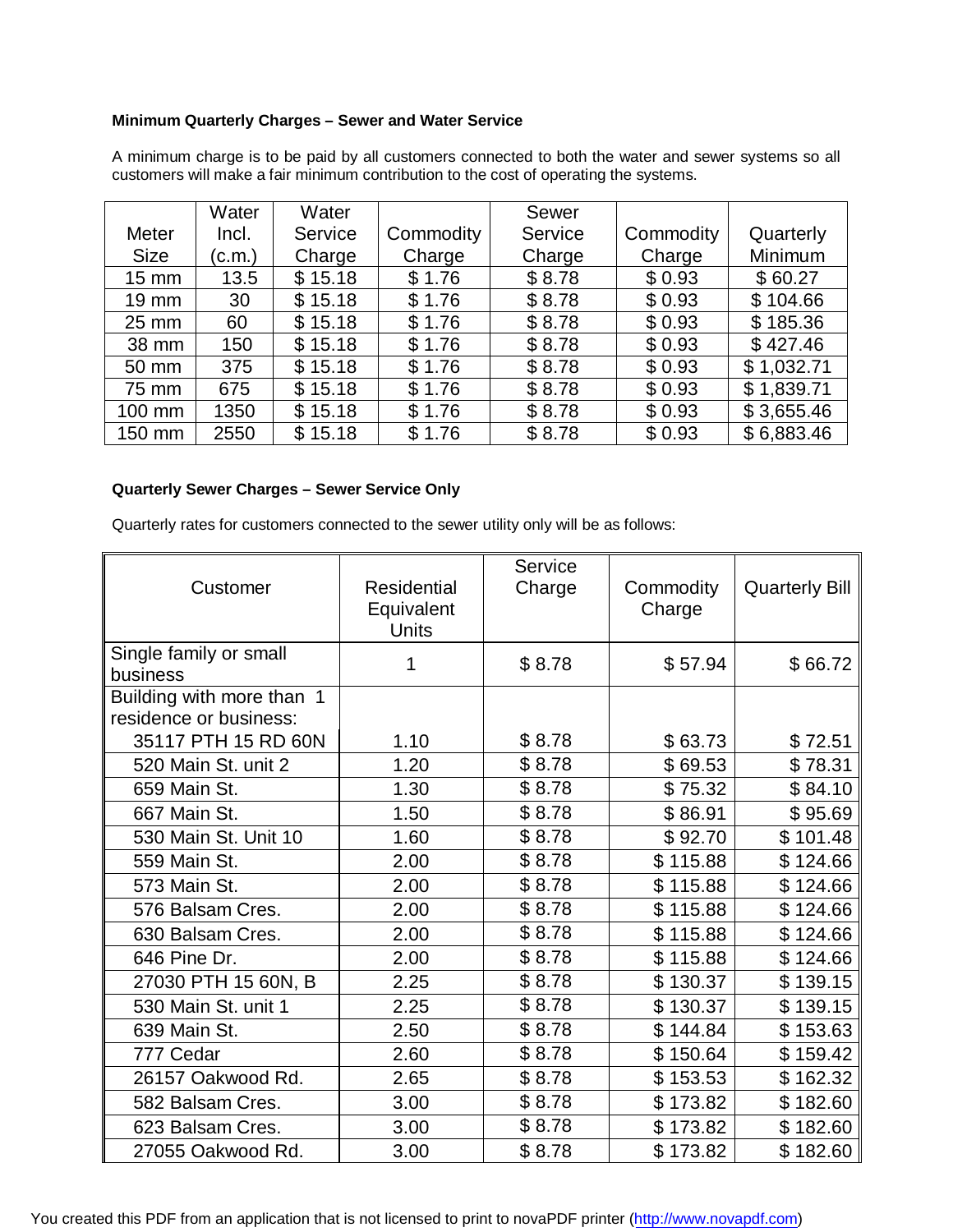| 27030 PTH 15 60N,<br>unit A | 3.75  | \$8.78 | \$217.28   | \$226.06   |
|-----------------------------|-------|--------|------------|------------|
| 1016 Almey                  | 4.50  | \$8.78 | \$260.73   | \$269.51   |
| 644 Willow Avenue           | 4.50  | \$8.78 | \$260.73   | \$269.51   |
| 643 Main St.                | 5.00  | \$8.78 | \$289.70   | \$298.48   |
| 687 Main St.                | 5.50  | \$8.78 | \$318.67   | \$327.45   |
| 674 Main St.                | 6.19  | \$8.78 | \$358.65   | \$367.43   |
| 36003 PTH 15 RD 60N         | 8.35  | \$8.78 | \$483.80   | \$492.58   |
| 544 Main Street             | 10.82 | \$8.78 | \$626.91   | \$635.69   |
| 760 Cedar Ave.              | 13.10 | \$8.78 | \$759.01   | \$767.79   |
| 27047 Oakwood Rd.           | 13.82 | \$8.78 | \$800.73   | \$809.51   |
| 520 Main St.                | 14.95 | \$8.78 | \$866.20   | \$874.98   |
| 826 Cedar Ave               | 17.72 | \$8.78 | \$1,026.70 | \$1,035.48 |
| 680 Pine Dr.                | 23.60 | \$8.78 | \$1,367.38 | \$1,376.16 |
| 841 Cedar Ave               | 33.75 | \$8.78 | \$1,955.48 | \$1,964.26 |

# **C. Other Rates and Charges**

## 1. Billing, Due Dates and Penalties

All sewer and water utility accounts shall be billed quarterly and all bills shall be due and payable 30 days after the billing date. A penalty of 1¼% per month will be charged if not paid by the due date.

## 2. Disconnection and Reconnection of Service for Non-payment

Services may be disconnected without further notice if that account has not been paid within 30 days of the due date. Prior to reconnection, payment shall be made of all arrears and penalties plus a reconnection charge of \$150.00.

## 3. Outstanding Utility Charges are a Lien on the Land

Pursuant to Section 252(2) of The Municipal Act, the amount of all outstanding charges for water or sewer service are a lien upon that land and shall be collected in the same manner in which ordinary taxes upon the land are collectable and with like remedies. Where a tenant is in arrears the property owner should be notified in all cases.

## 4. Hydrant Rental

The R.M. of Springfield shall pay to the utility an annual rental of \$125.00 for each hydrant connected to the system. This includes the costs of maintaining the hydrant, and any water used for fire-fighting or training purposes.

## 5. Sewage Hauler License Fee

An annual licensing fee of \$125.00 per truck registered for the initial license, and \$75.00 thereafter for annual renewals of said license.